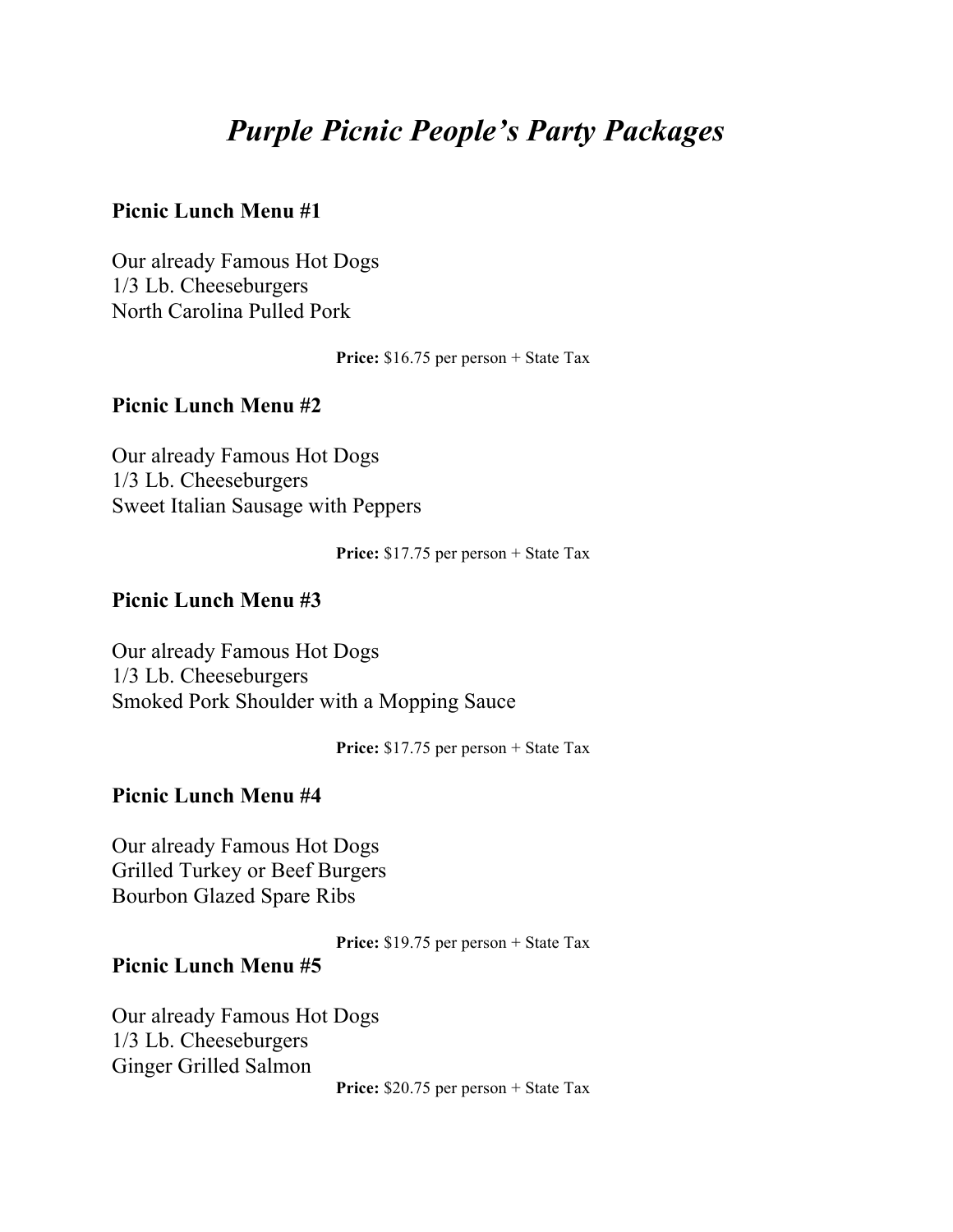## **Picnic Lunch Menu #6**

Our already Famous Hot Dogs 1/3 Lb. Cheeseburgers Grilled Boneless Chicken Breast

Price: \$16.75 per person + State Tax

#### **Value Lunch Menu**

Our already Famous Hot Dogs 1/3 Lb. Cheeseburgers Choice of 2 Side Dishes Iced Tea and Lemonade All Condiments

**Price:** \$13.25 per person + State Tax

*\* All Lunch Menus include the choice of 3 Side Dishes, Sweet Tea, Lemonade, Rolls, Lettuce, Tomatoes, Onions, Ketchup, Pickles, Mustard and Relish. All food is served on Clear Plates with Premium Grade Plastic Utensils.*

*\*\* Most Menus include the Purple Picnic People's Homemade BBQ Sauces. Zesty BBQ Sauce Carolina Mustard BBQ Sauce Sweet & Smokey BBQ.*

*All pricing is based on a minimum of 100 persons attending.*

# *Call the Purple Picnic People Party Planners at 610-368-1515*

www.Purple-Picnic-People.com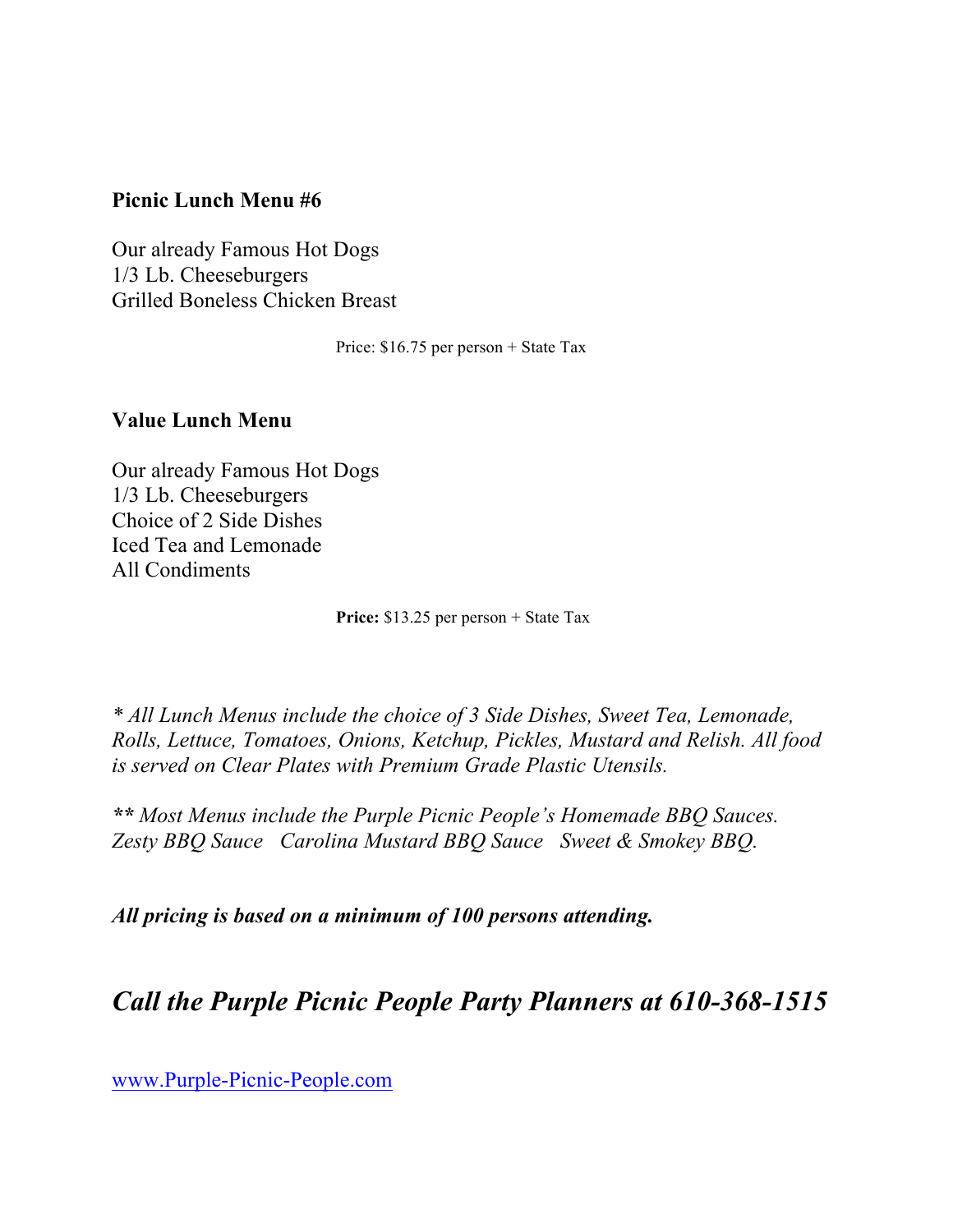#### **Clam Bake Menu #1**

Little Neck Clams and Mussels Shrimp and Andouille Sausage Fresh Fish of the Season Corn on the Cob Mini Red Bliss Potatoes Crusty Bread and Butter

**Price:** \$20.25 per person + State Tax

#### **Clam Bake Menu #2**

Lobster Tails and Claws Maryland Crab Claws Little Neck Clams and Mussels Shrimp and Andouille Sausage Fresh Fish of the Season Corn on the Cob Mini Red Bliss Potatoes Crusty Bread and Butter

**Price:** \$27.75 per person + State Tax

#### **Clam Bake Menu #3**

Whole Maine Lobsters Grilled Seafood Kebobs Little Neck Clams and Mussels Shrimp and Andouille Sausage Fresh Fish of the Season Corn on the Cob Mini Red Bliss Potatoes Crusty Bread and Butter

**Price:** \$37.75 per person + State Tax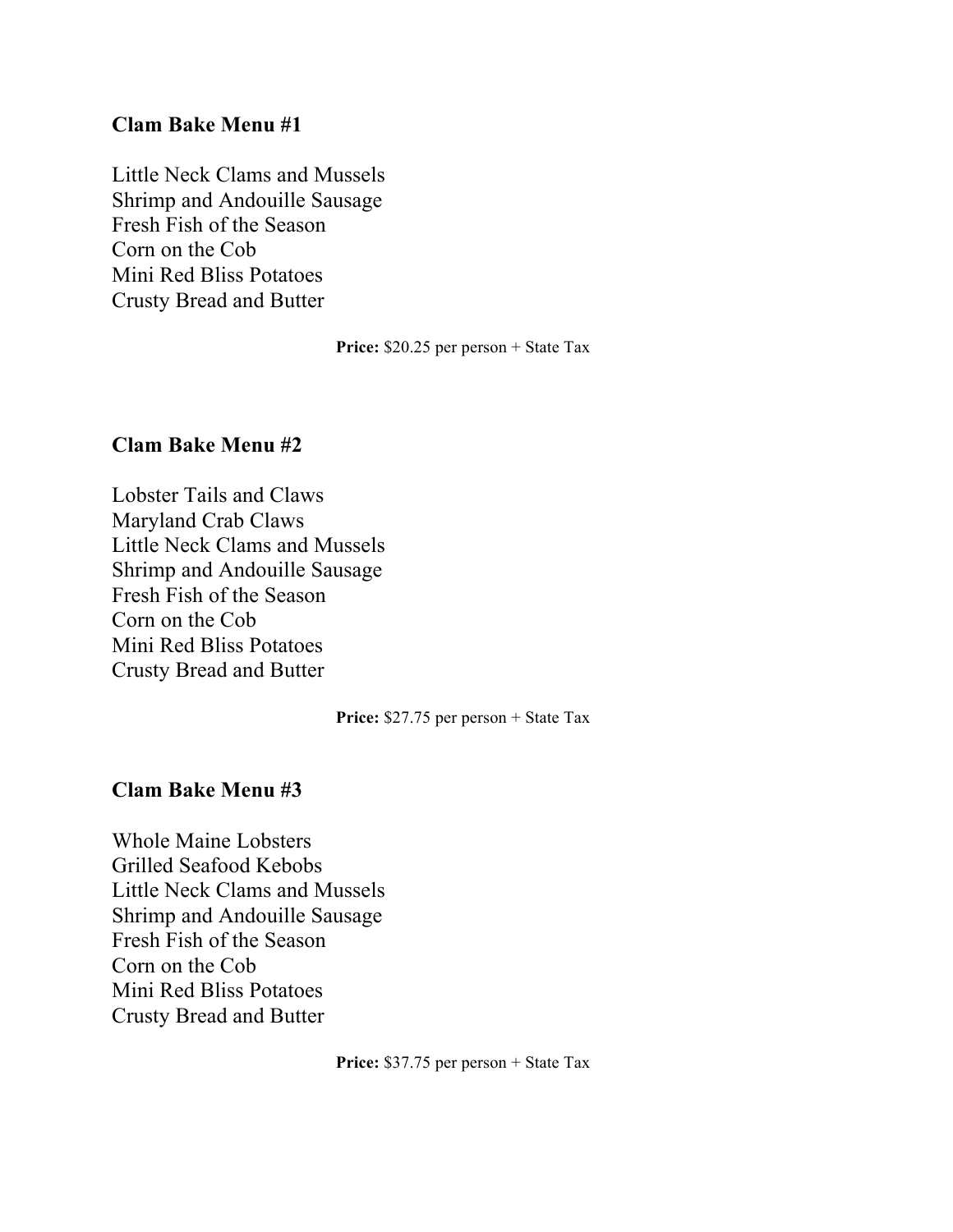## **Healthy Heart Menu #1**

Grilled 1/3 Lb. Turkey Burgers on Whole Wheat Bun Barbecued Boneless Chicken Breasts Grilled Yellow Fin Tuna Fresh Fruits of the Season California Garden Greens with choice of Dressings Tomato, Cucumber and Mushroom Salad

Price: \$20.75 per person + State Tax

#### **Healthy Heart Menu #2**

Grilled Marinated Portabella Mushroom Caps Blackened Chicken Caesar Salad Fresh Atlantic Salmon with Lemon Dill Sauce Grilled Pineapple Slices Spring Mix Salad with Cranberries and Pears Baked Stuffed Heirloom Tomatoes

Price: \$21.75 per person + State Tax

# *Purple Picnic Box Lunch*

| Choice of Sandwich: White                         |                          | Wheat                    | Kaiser Roll                                                                  |  |
|---------------------------------------------------|--------------------------|--------------------------|------------------------------------------------------------------------------|--|
| Top Round of Beef Roast Turkey Breast Country Ham |                          |                          |                                                                              |  |
|                                                   | White Meat Chicken Salad | Albacore Tuna Salad      |                                                                              |  |
| Choice of Salad:<br><b>Red Bliss Potato Salad</b> |                          | Macaroni Salad           | Cole Slaw                                                                    |  |
| Choice of Fruit:                                  |                          |                          |                                                                              |  |
| Apple<br><b>Banana</b>                            |                          | Orange                   | Grapes                                                                       |  |
| Homemade Cookies                                  | <sub>or</sub>            | Chocolate Walnut Brownie |                                                                              |  |
|                                                   |                          |                          | *All Purple Picnic Roy Lunches come with Reversee Mint Napkin Fork and appro |  |

\*All Purple Picnic Box Lunches come with Beverage, Mint, Napkin, Fork and appropriate condiments.

**Price:** \$13.50 per box lunch + State Tax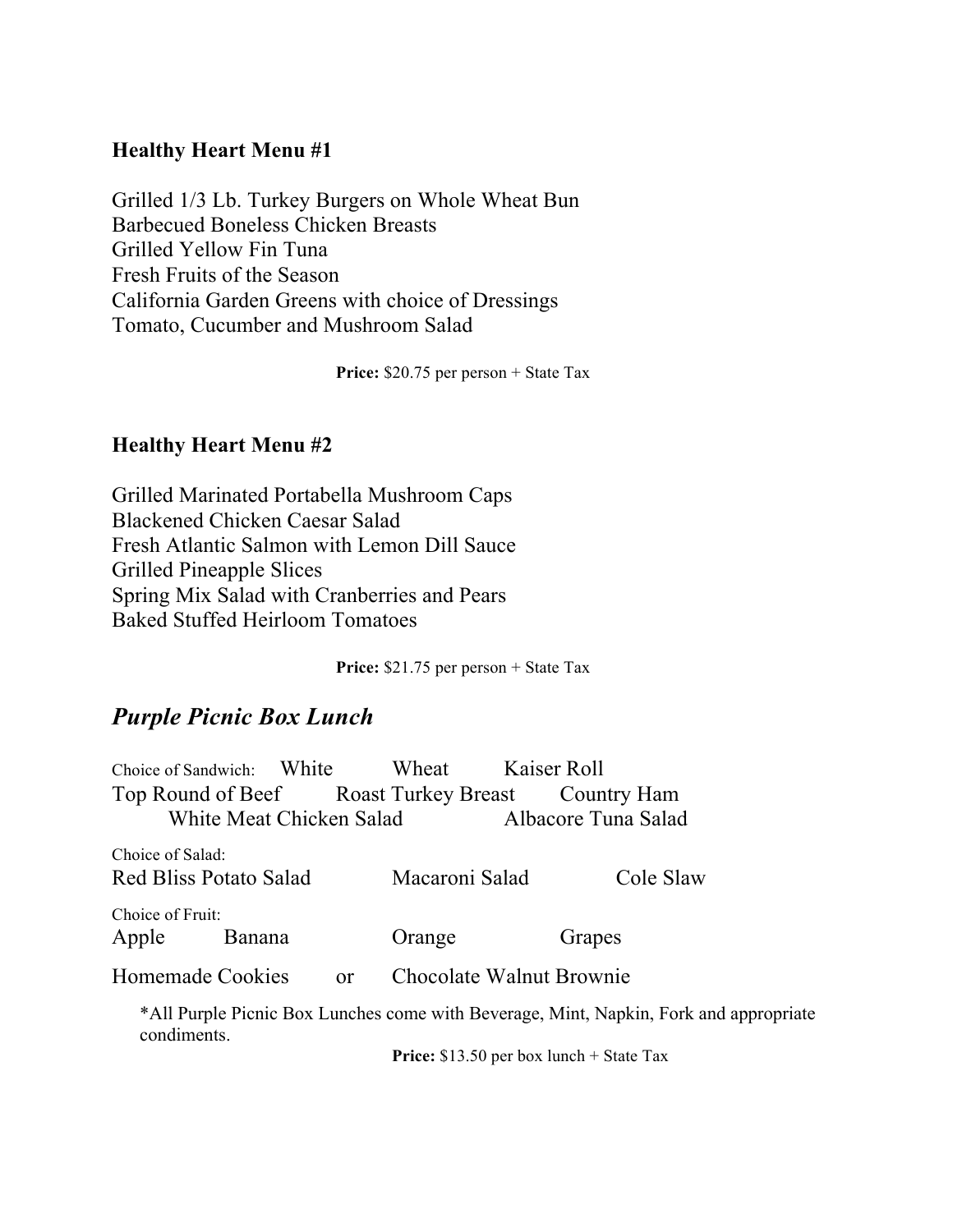# *Luncheon Side Dishes*

Garden Salad Caesar Salad Tri Colored Pasta Salad Tomato Cucumber Salad Baked Bean Casserole Texas Baked Beans Cowpoke Pintos Camp Potatoes Creamy Potato Salad Red Bliss Potato Salad Sweet Potato Salad German Potato Salad Jicama Slaw Carolina Cole Slaw Mexican Pasta Salad Carrot and Raisin Slaw Roasted Corn Salad Southwestern Bean Salad

*\*\* Additional choices are \$2.50 per item, per person.*

## **Picnic Dinner Menu #1**

Flat Iron Steaks with a Peppercorn Sauce Kingly Grilled Salmon Sweet and Sour Chicken Breast

**Price:** \$29.25 per person + State Tax

#### **Picnic Dinner Menu #2**

Grilled Beef Tenderloin Jalapeno Lime Shrimp Chicken Fried Steak

**Price:** \$35.25 per person + State Tax

#### **Picnic Dinner Menu #3**

Jack Daniel's Drunken Sirloin Grilled Sea Scallops on a Stick Grilled Pork Tenderloin with Spicy Peach Sauce

**Price:** \$33.25 per person + State Tax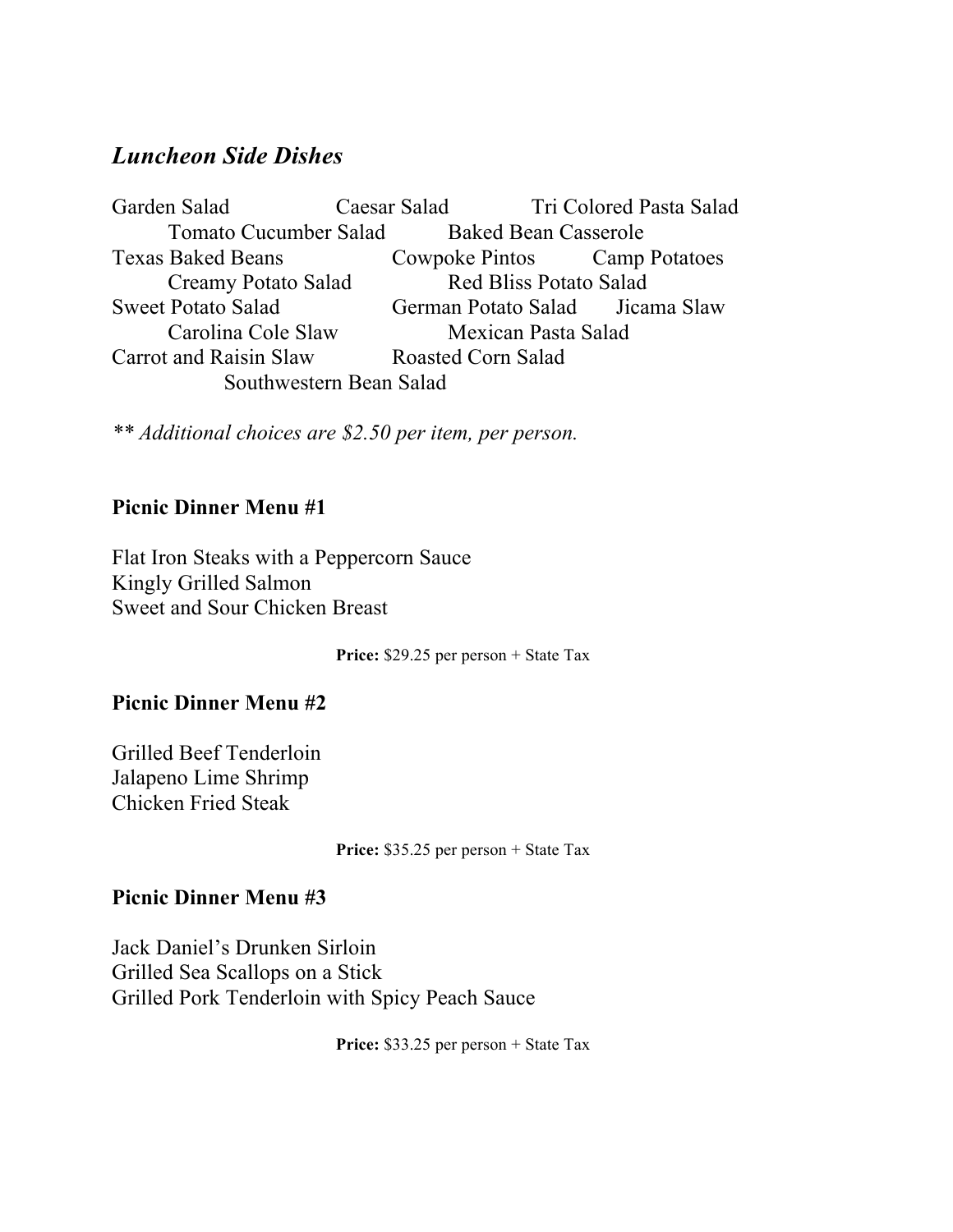#### **Picnic Dinner Menu #4**

Smoke Roasted Sirloin of Beef Barbecued Shrimp with Bacon Hand Carved Smoke Turkey Breast

**Price:** \$33.75 per person + State Tax

#### **Picnic Dinner Menu #5**

Hand Carved London Broil Grilled Seafood Kebobs with Mango and Red Onion Salsa Honey Dijon Chicken

**Price:** \$30.25 per person + State Tax

#### **Picnic Dinner Menu #6**

Slow Roasted Whole Suckling Pig Smoked Country Ham with a Raisin Ginger Chutney Louisiana Style Jambalaya

**Price:** \$33.25 per person + State Tax

#### *Value Menu Dinner*

Old Fashion Barbecued Chicken Breasts (on the Bone) Down Home Barbecued Pork Sandwiches Grilled Half Pound Angus Cheeseburgers Choice of 3 Sides

Price: \$22.75 per person + State Tax

*\*\*\* All menus include the choice of 3 Side Dishes, Sweet Tea, Lemonade, Rolls, Muffins and Butter. All food is served on Clear Plastic Plates with Premium Grade Plastic Utensils.*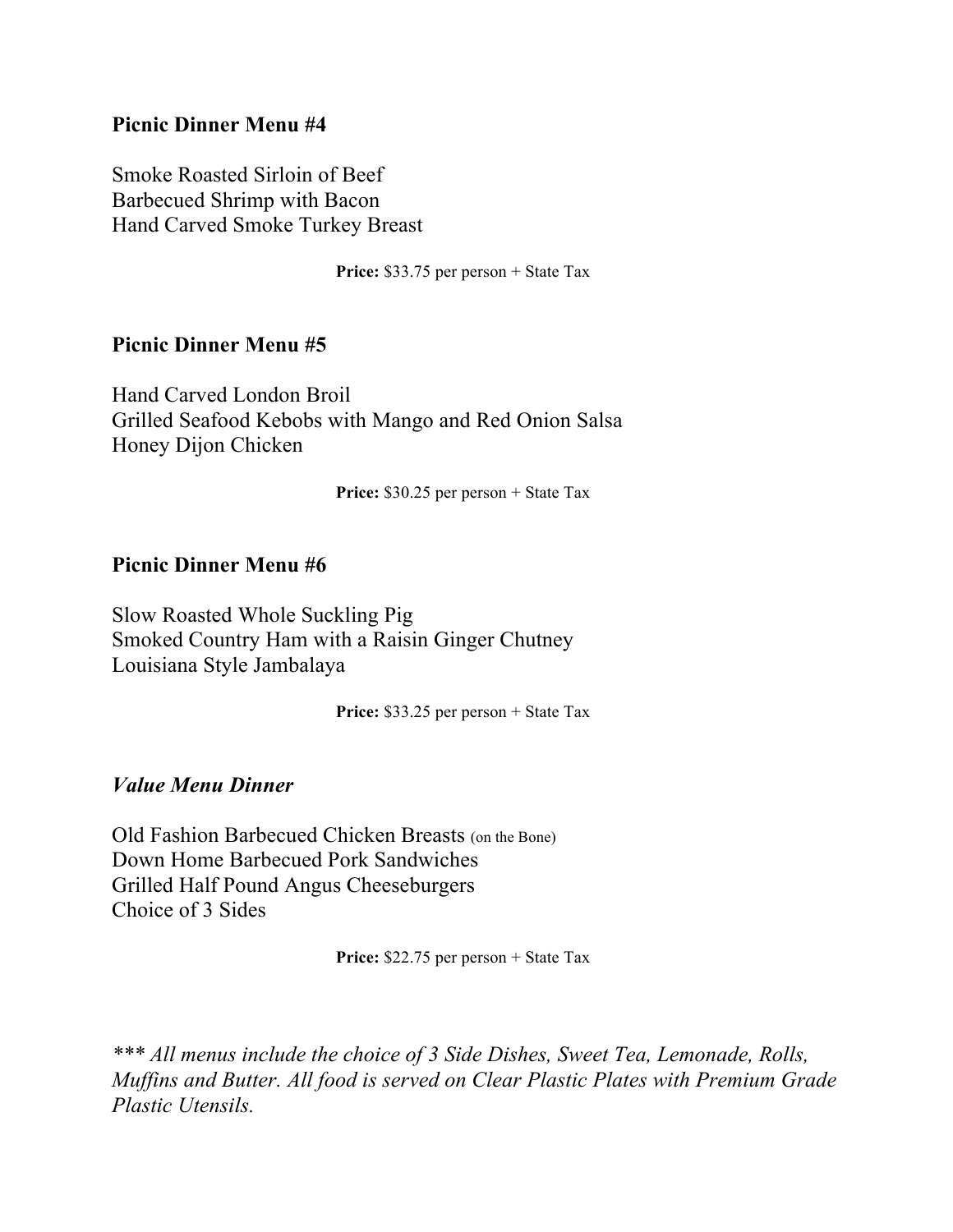# *Dinner Side Dishes*

| Fresh Garden Salad with a choice of Dressings                |                              |
|--------------------------------------------------------------|------------------------------|
| <b>Traditional Caesar Salad with Roasted Garlic Croutons</b> |                              |
| Fresh Spinach Salad with Warm Bacon Dressing                 |                              |
| Iceberg Lettuce Wedge with Jersey Tomatoes and Blue Cheese   |                              |
| Grilled Vegetable Antipasto                                  | <b>Classic Waldorf Salad</b> |
| Baked Idaho Potatoes /Sour Cream and Chives                  |                              |
| <b>Garlic Smashed Potatoes</b>                               | Double Baked Potatoes        |
| Roasted Red Potatoes with Fresh Rosemary                     |                              |
| <b>Baked Sweet Potatoes with Brown Sugar Butter</b>          |                              |
| Green Bean Salad with Bacon and Walnuts                      |                              |
| Rice Pilaf with Almond Slices                                | Pasta Primavera Alfredo      |
| <b>Grilled Parmesan Tomatoes</b>                             | Tomato Basil Salad           |
| Tomato, Mushroom, Cucumber Salad                             |                              |
| Baked Zucchini Casserole                                     | Corn on the Cob/ Butter      |
| <b>Roasted Corn Creole</b>                                   | <b>Orange Glazed Carrots</b> |
|                                                              |                              |

*\*\*\* Additional Choices are \$2.75 per item.*

## *Create your own Menus:*

Southern Fried Chicken Tequila Lime Chicken Smoked Pork Shoulder Jamaican Jerk Chicken Jalapeno Lime Shrimp Steamed Little Neck Clams Grilled Ginger Shrimp New England Clam Bake Veggie Burgers Turkey Burgers Grilled Portabella Mushrooms Fresh Fruits of the Season Grilled Oysters Jumbo Lump Crab Cakes Steamed Maine Lobster Barbecued Shrimp Kebobs Seafood Sausage Roast Prime Ribs of Beef Tri Tip Beef Roast Garlic Spiced Turkey Breast Steamship Round of Beef Barbecued Country style Ribs Rosemary Crusted Leg of Lamb Taco Salad

Buffalo Chicken Salad Steamed Maryland Blue Claw Crabs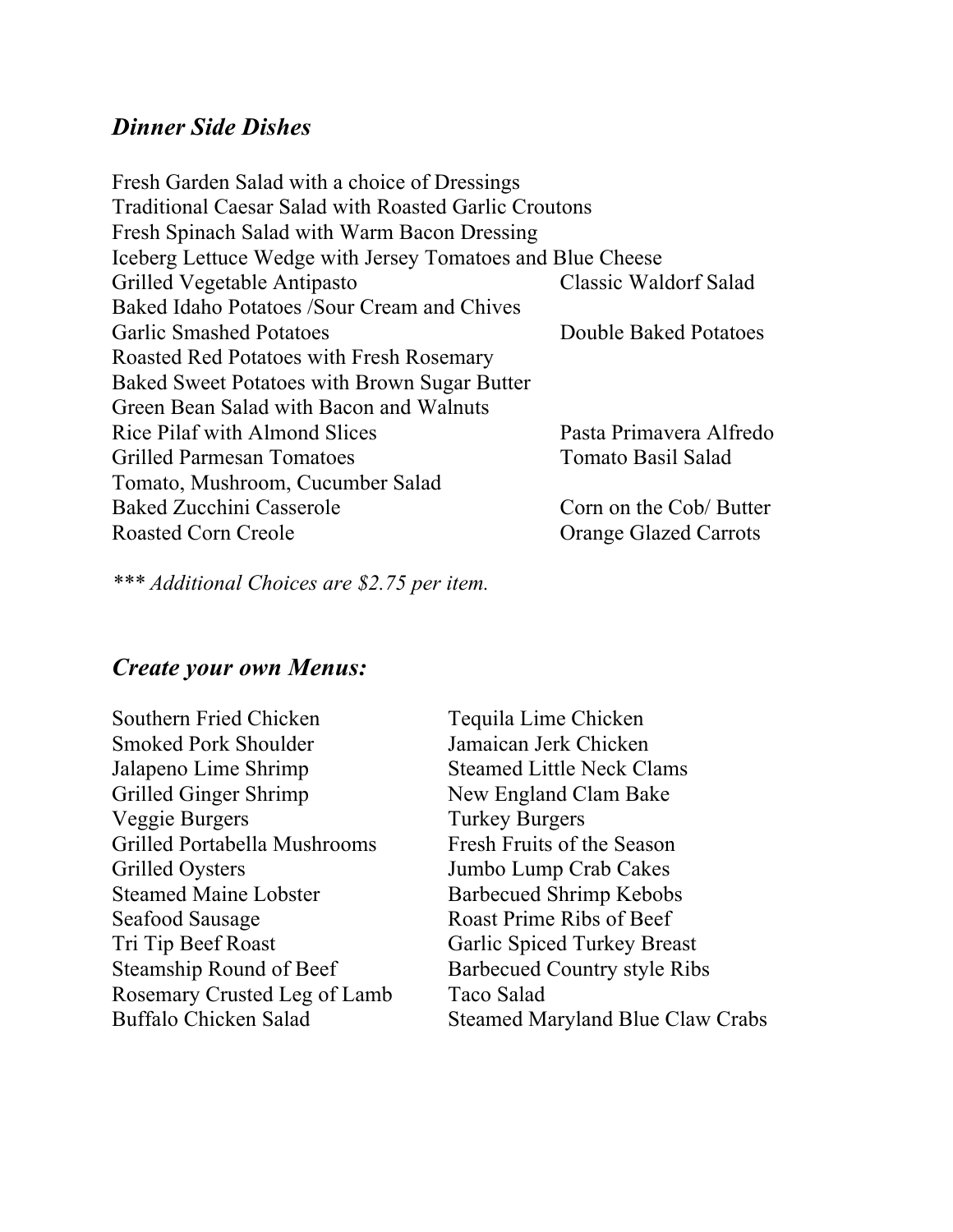# *Desserts and Snacks*

Assorted Homemade Cookies Freshly Popped Popcorn Chocolate Walnut Brownies Ice Cream Sandwiches Slices of Icy Cold Watermelon Philly Soft Pretzels Lemon Bars Italian Water Ice Cotton Candy

**Price:** \$3.95 per item, per person + State Tax

Texas Peach Cobbler Bourbon Peaches Carrot Cake/ Cream Cheese Icing Apple Dumplings Bananas Foster Pineapple Upside Down Cake Strawberries Romanoff Ice Cream Sundae Bar Funnel Cakes Frito Pies with Chili and Cheese Bread Pudding with a Bourbon Sauce

**Price:** \$4.95 per item, per person + State Tax

## *Beverages*

| Coke | Diet Coke          | Sprite           | Diet Sprite |                      |
|------|--------------------|------------------|-------------|----------------------|
|      | Minute Maid Orange | Barg's Root Beer |             | <b>Bottled Water</b> |

Price: \$3.45 per person + State Tax

Ice for Drinks and Cooling Beverages- \$1.00 per person

Freshly Brewed Coffee and Teas – Regular and Decaf

Price: \$1.95 per person + State Tax

\*\*\*\* All Menu Prices are based on 100 persons, please request exact pricing for your Group from your *"Purple Picnic People Party Planner".*